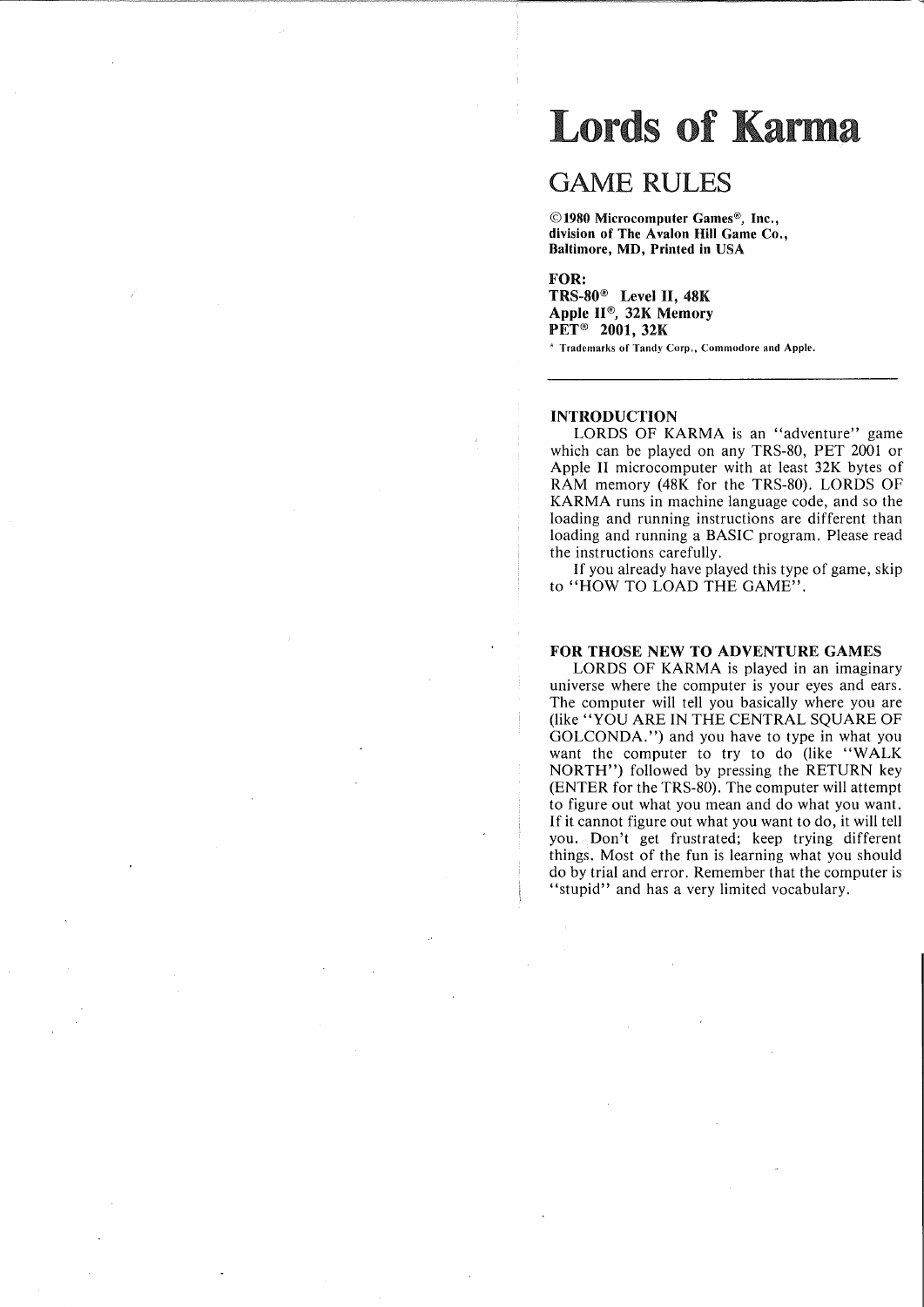### SPECIAL FEATURES

There are some special features of this game that you might like to know before playing. First, the computer "knows" the following abbreviations:

| $N = NORTH$ | $S = SOLTH$ | $E = EAST$ |
|-------------|-------------|------------|
| $W = WEST$  | $U = UP$    | $D = DOWN$ |
| $L =$ LOOK  |             |            |

If you want to check out what you are carrying, type "INVENTORY". When all else fails, you can try praying. When you want to quit (and perhaps save the game to continue later), type "QUIT".

The object of the game is to get to heaven with as many "karma points" as possible. You get these points performing deeds of kindness and bravery.

### Instructions for TRS-80

LORDS OF KARMA requires a Level II TRS-80 with the maximum possible memory-48K. Since the program is in machine language rather than BASIC, it must be loaded from the SYSTEM mode. There are two sections to be loaded, one containing the computer instructions which never change and one containing the game data which changes as the game progresses.

In order to load and run LORDS OF KARMA, follow these steps.

1. Get to the SYSTEM mode from Level II BASIC by typing

### SYSTEM [ENTER]

The TRS-80 will respond by putting "\*?" on the screen.

2. Put the LORDS OF KARMA tape in the cassette recorder, make sure it is on side 1 and rewound all the way, and press the PLAY button.

3. Type

### KARMA [ENTER]

This will load the first part of the game. The TRS-80 will flash an asterisk in the upper right-hand corner of the screen to indicate that it is loading. When it is finished, it will put another " $*$ ?" on the screen.

4. Type

#### KDATA [ENTER]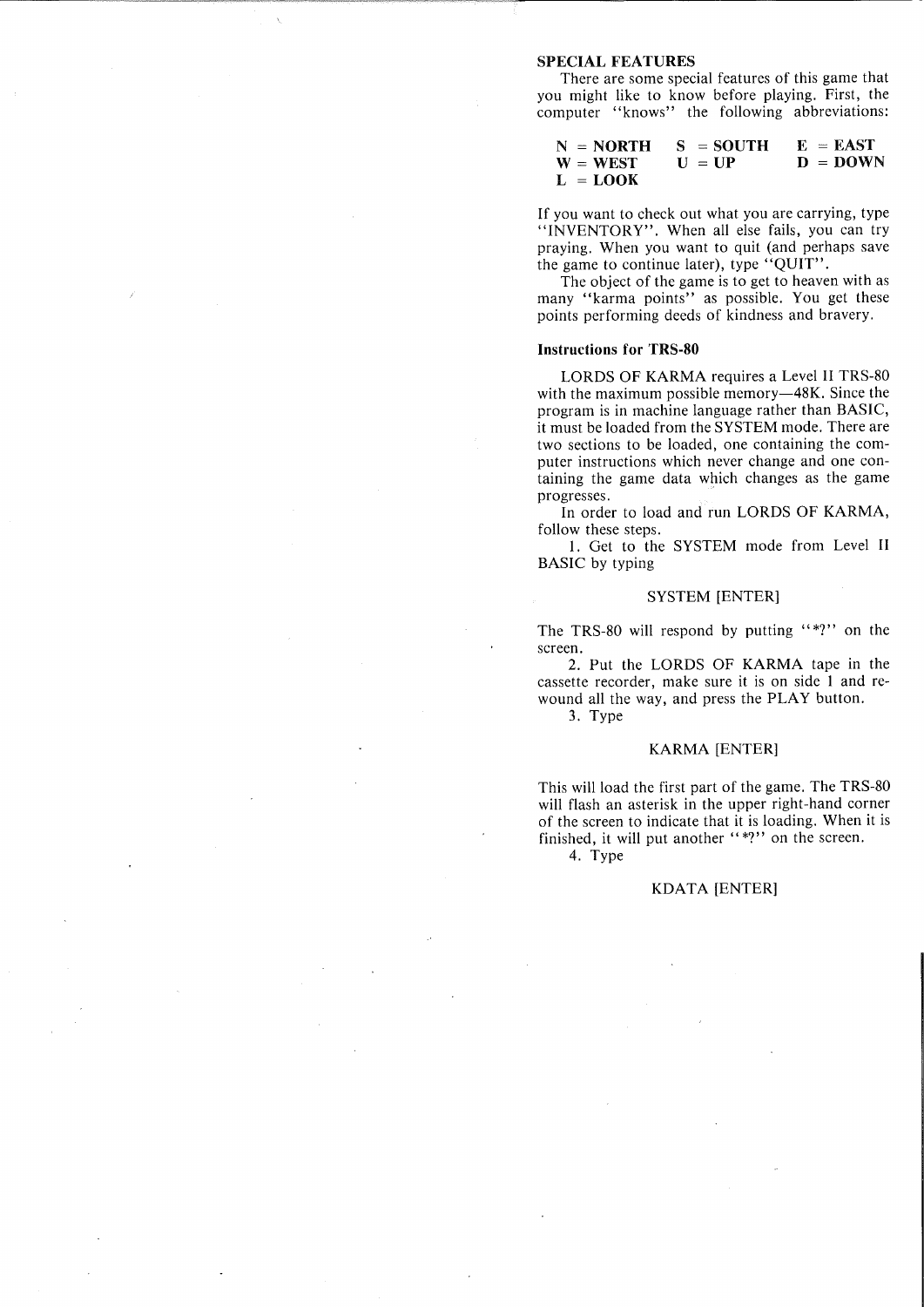This will load the data portion of the game. The computer will again write "\*?" when it is done. 5. Type

# / [ENTER]

This will start the program executing.

If you type

# QUIT [ENTER]

during the game, you will obtain your current score and then jump to Level II BASIC. There are three options after that. First, you can simply ignore the game and do something else with the computer. Second, you can go back to the game at the same point you left it by following steps 1. and 5. (not 2., 3., and 4.) above.

The third option is to save the data portion of the game to play again later. To do this, you will need the  $TBUG^{\circledast}$  program cassette which is available from your local TRS-80 dealer. Follow these steps

6. Get back to the SYSTEM mode:

### SYSTEM [ENTER]

7. Put the Level II TBUG tape in the cassette player, and press the play button.

8. Type

#### TBUG [ENTER]

9. Type

# / [ENTER]

The computer will print  $"#"$ 

10. Put a blank cassette in the recorder and press the record and play buttons.

11. Type

### P BOOO EEFF 5200 SAVE [ENTER]

The computer will record the game data on tape.

12. From TBUG, you can do one of four things:

A. J 5200 goes back to the game.

B. J lA19 goes to Level II BASIC.

C. You can continue in TBUG.

D. You can turn the computer off.

To restart a saved game, follow steps 1.-3. above, then

4'. Put the "SAVE" tape in the player and type

### SAVE [ENTER]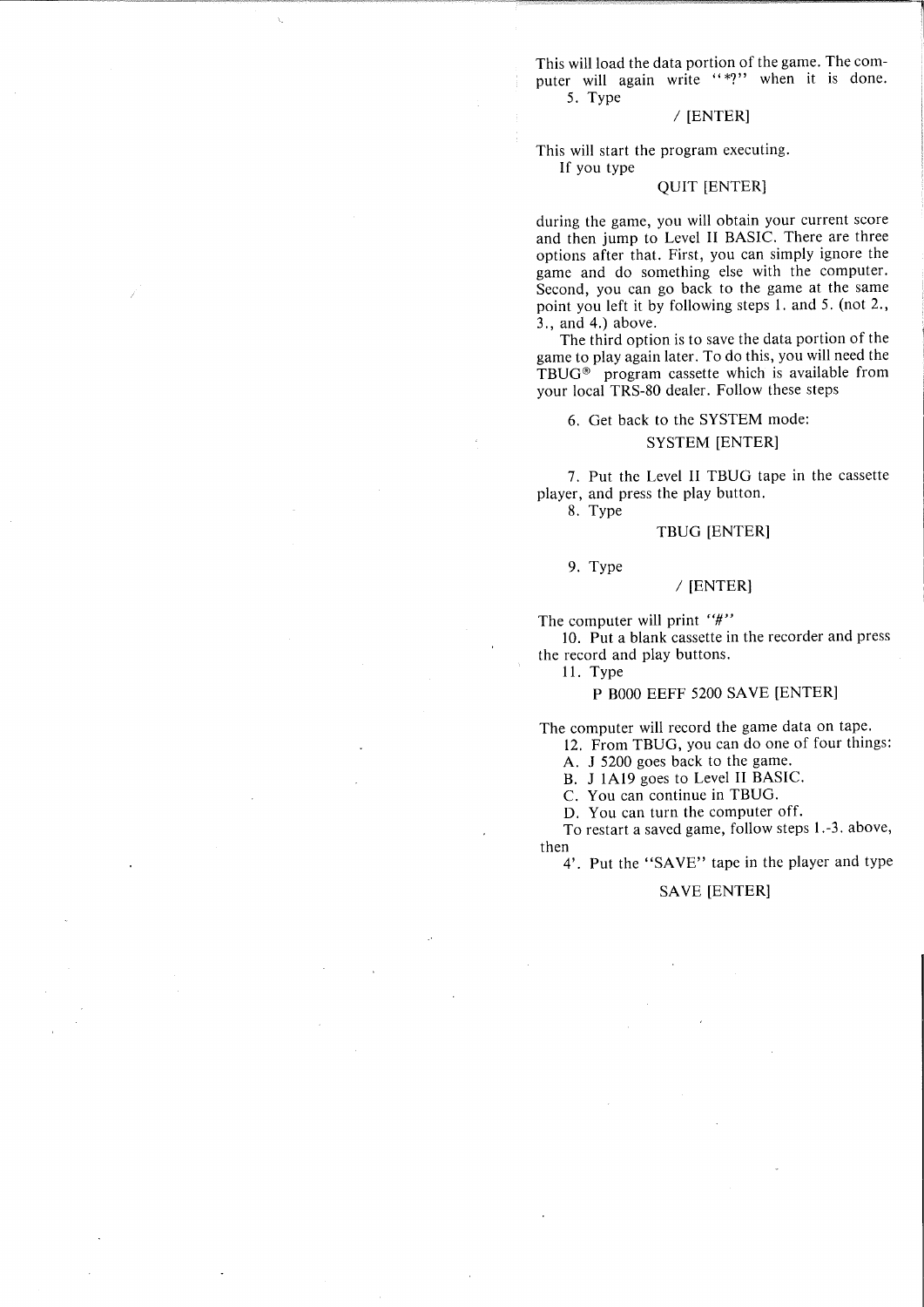Once the data is loaded, follow step 5. to resume play at the point you left off.

If you get a "C" on the screen during a tape load, then try adjusting the volume level and begin again. Note that due to the large size of the program, it will take several minutes to load or save.

For those interested in the technical details, the memory locations for the two segments of LORDS OF KARMA are (in hexadecimal)

|              | Begin | End  | Entry-Point |
|--------------|-------|------|-------------|
| KARMA        | 5200  | AFFF | 5200        |
| <b>KDATA</b> | B000  | EEFF | 5200        |

### **Instructions for Commodore** PET®

LORDS OF KARMA is a machine language program, not BASIC. It must be loaded and run from the PET's monitor.

# **LOADING THE PROGRAM:**

1. Turn on your PET.

2. Turn the cassette over to Side Two and rewind all the way.

3. Type SYS 64785 and press the RETURN key. The PET calls its monitor, displays machine registers and prompts with a period  $($ .').

4. Type L and press the RETURN key. Follow screen instructions. (If the tape is still rewinding, wait until it stops, then press the PLAY key on the recorder.)

5. The PET will display:

### SEARCHING

### FOUND LORDS OF KARMA

then

then

# LOADING

6. LORDS OF KARMA is a very long program. It takes about ten minutes to load.

7. When a period and a flashing cursor reappear, the program has been loaded.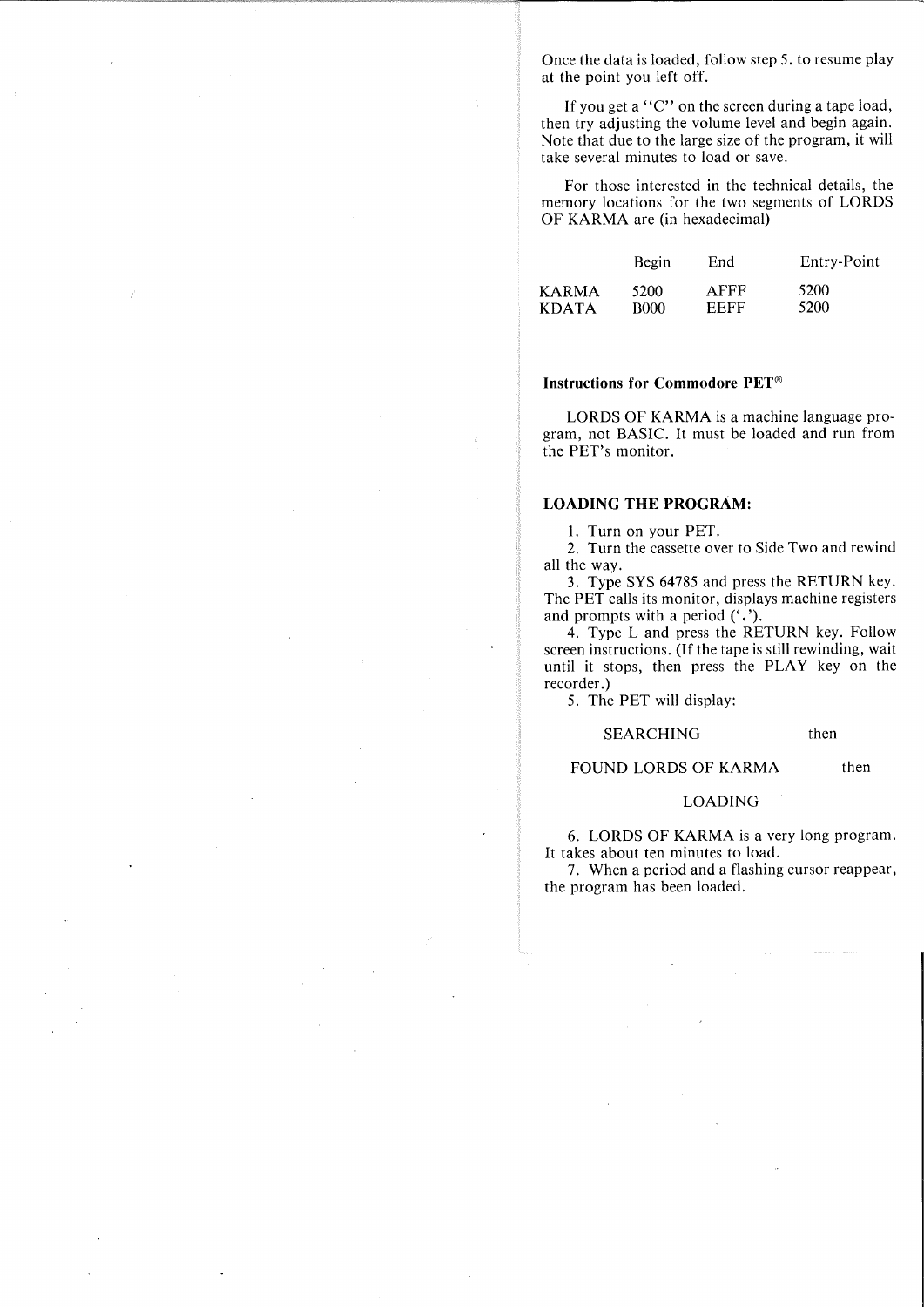### RUNNING THE PROGRAM:

1. After the program has been loaded, type G 0400 and press the RETURN key. (You must leave a space between the G and the 0400).

2. The PET will display:

# LORDS OF KARMA WORKING ...

3. The PET is "setting up the board." After about four minutes a prompt  $(' >')$  and flashing cursor will appear. You are ready to play.

# SAVING A GAME

To save a game while in the middle of play, type QUIT and press the RETURN key. The PET returns to the monitor. You may then either:

Save the whole program by typing

### S "EXAMPLE", 01 ,0400,8000

pressing the RETURN key and following screen instructions. "EXAMPLE" could be any file name. Load and run the saved game the same way as the original program.

### OR:

Save only the data by typing

### S "EXAMPLE", 01,5900,8000

Pressing the RETURN key and following screen'instructions. In this case, to load and run the saved game, you must first load the original program, then load the data you saved, using the same technique as you did to load the original program, then type G 0400 and RETURN.

In either case, when you are finished saving, you may re-enter the current game by typing G 0400 and RETURN.

To return to BASIC from the monitor type X and RETURN.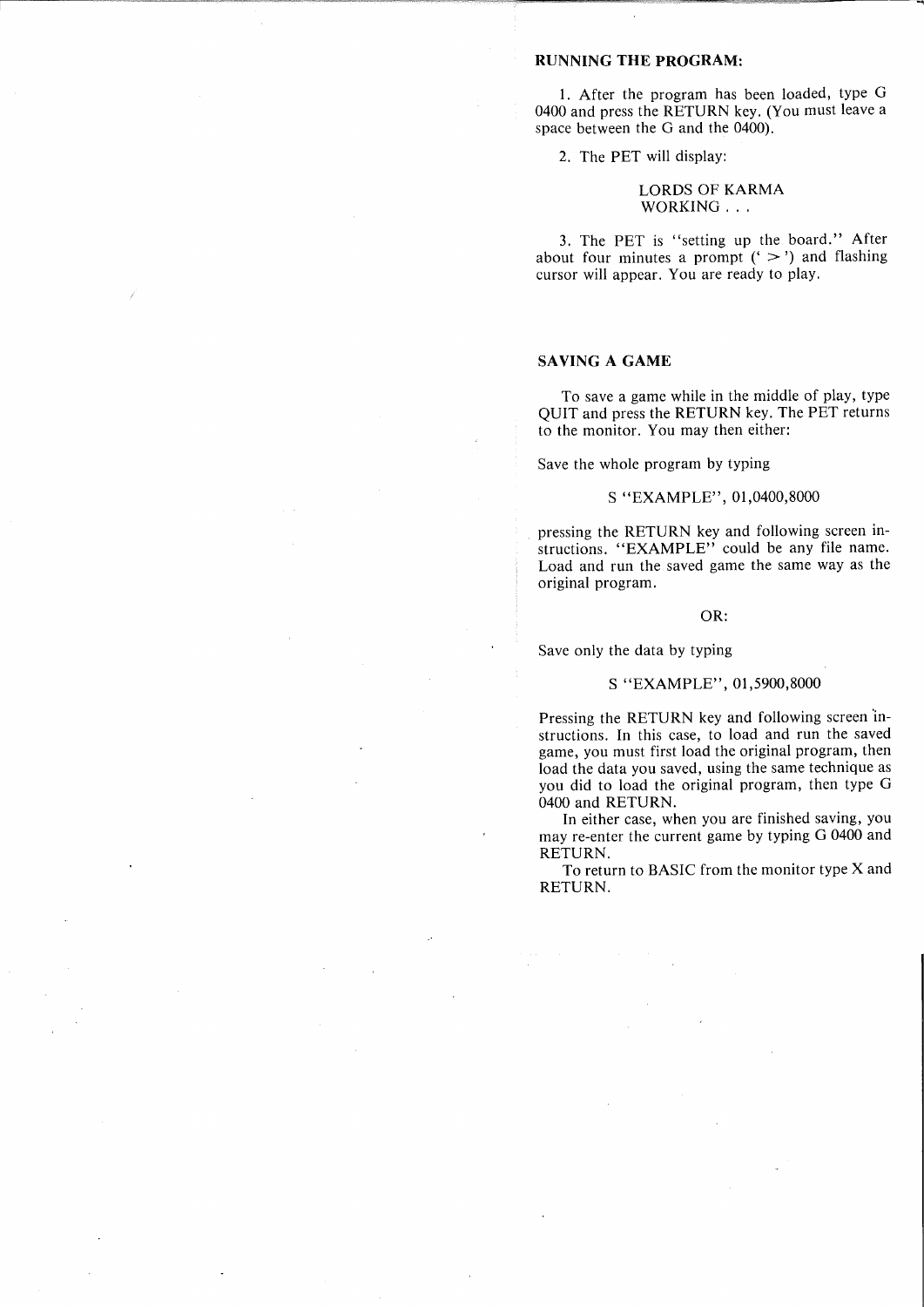### Instructions for Apple )[®

LORDS OF KARMA is a machine language program, not BASIC. It must be loaded and run from the Apple monitor.

### LOADING THE PROGRAM

1. Position the tape to the beginning of the Apple program, by listening to the tape. The Apple program is located on side one after the TRS-80 program, and can be recognized by the difference in the sound of the program, and especially by the "pure" quality of the calibration tone at the beginning of the program. Position the tape to just after the beginning of the calibration tone.

2. From either BASIC type CALL-lSI and press the RETURN key. The Apple jumps to the monitor and prompts with an asterisk ('\*').

3. Type 800.7FFFR but DO NOT press the RETURN key yet.

4. Press the PLAY button on your recorder and immediately press the return key.

5. The Apple is now loading LORDS OF KARMA. This is a very long program and will take about three minutes to load.

6. When the program is loaded, the Apple will beep, and display an asterisk and flashing cursor.

### RUNNING THE PROGRAM

1. After the program has been loaded, type 800G and RETURN.

2. The Apple displays:

### LORDS OF KARMA WORKING . . .

3. The Apple is "setting up the board." This takes about  $2\frac{1}{2}$  minutes. When the prompt (' > ') appears you are ready to play.

## SAVING A GAME

To save a game while in the middle of a game, type QUIT and RETURN. The Apple returns to the monitor. You may either:

Save the whole program by typing

800.7FFFW, pressing RECORD and PLAY on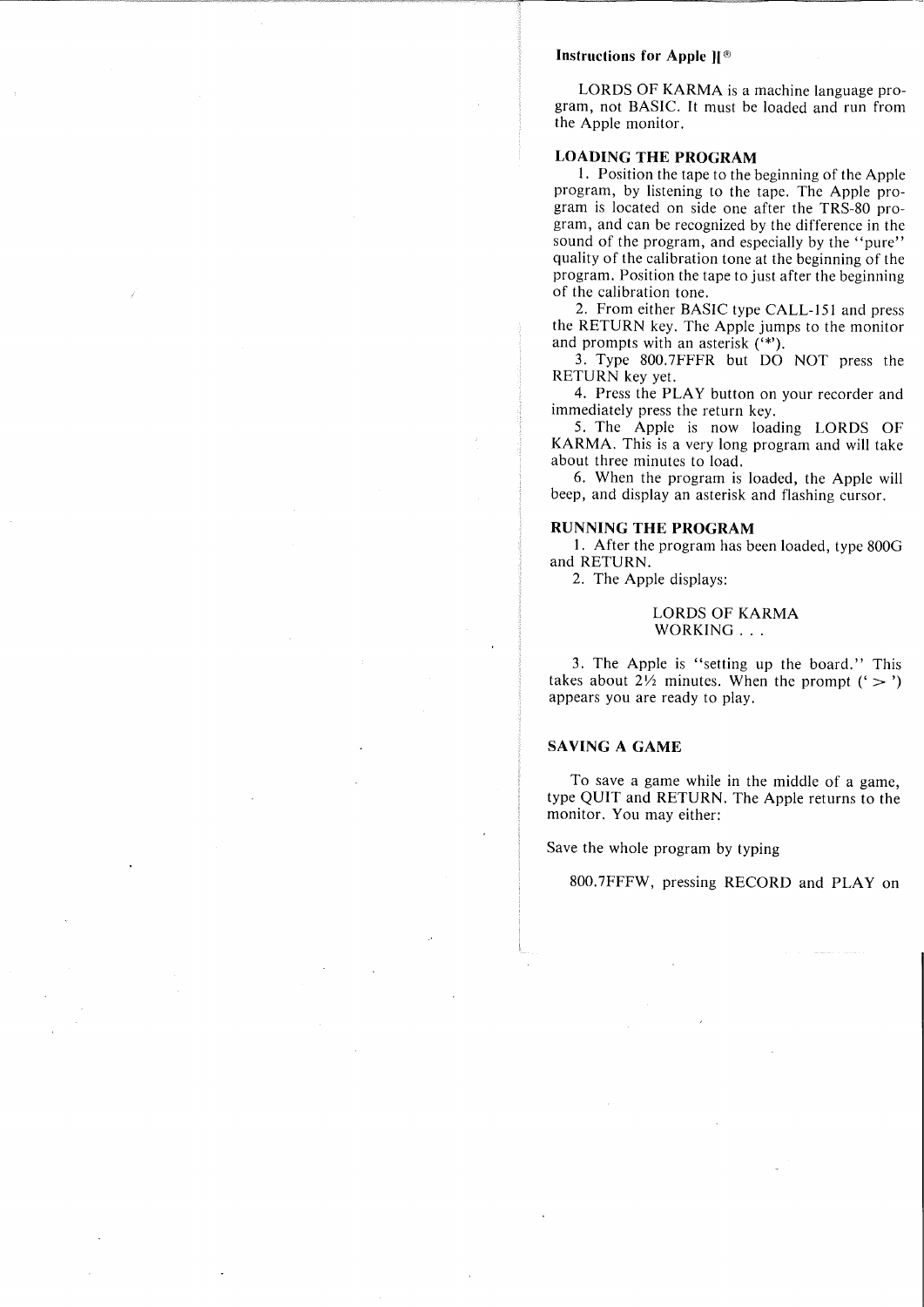your recorder and then RETURN. To play this saved game, load and run as with the original game

### OR:

Save only the data by typing 5EOO.8000W and proceeding as above. To reload this game, first load the original program, then load the data in the same way, except type

### 5EOO.8000R into the Apple.

In both cases, the game can be continued after saving it by typing 8000 and RETURN.

To return to BASIC from the monitor type CONTROL-R. Those with DOS may prefer 3DOO to keep the DOS connected.

### IF YOU CANNOT LOAD THE PROGRAM

1. Check your equipment carefully to be sure that all cables and connections are correct.

2. Re-read the section in the manual about loading machine code programs from cassette tape. Try to load the tape again.

3. If you can adjust the volume and tone settings on your recorder, try different settings.

4. The program is recorded twice on the tape. By listening to the tape, find the second calibration tone and try again.

5. If possible, load another program from a tape you know works on your computer. This will prove that your equipment works. Try once more to load your game.

6. The normal reason tapes will not load is tape recorder head misalignment. Your computer may be able to save and load programs on its own recorder, but be unable to load tapes made on a different recorder for this reason. Be sure that your tape recorder heads are properly aligned. Your local computer store or dealer can help with this.

7. If the program still cannot be loaded, send the cassette, with a complete description of the problem (what computer equipment you are using, what the computer displays on the screen, if anything, when you try to load the cassette or play the game, and what you did to try to correct the problem) to:

### Avalon Hill Microcomputer Games 4517 Harford Road Baltimore, Maryland 21214

Defective cassettes will be replaced.